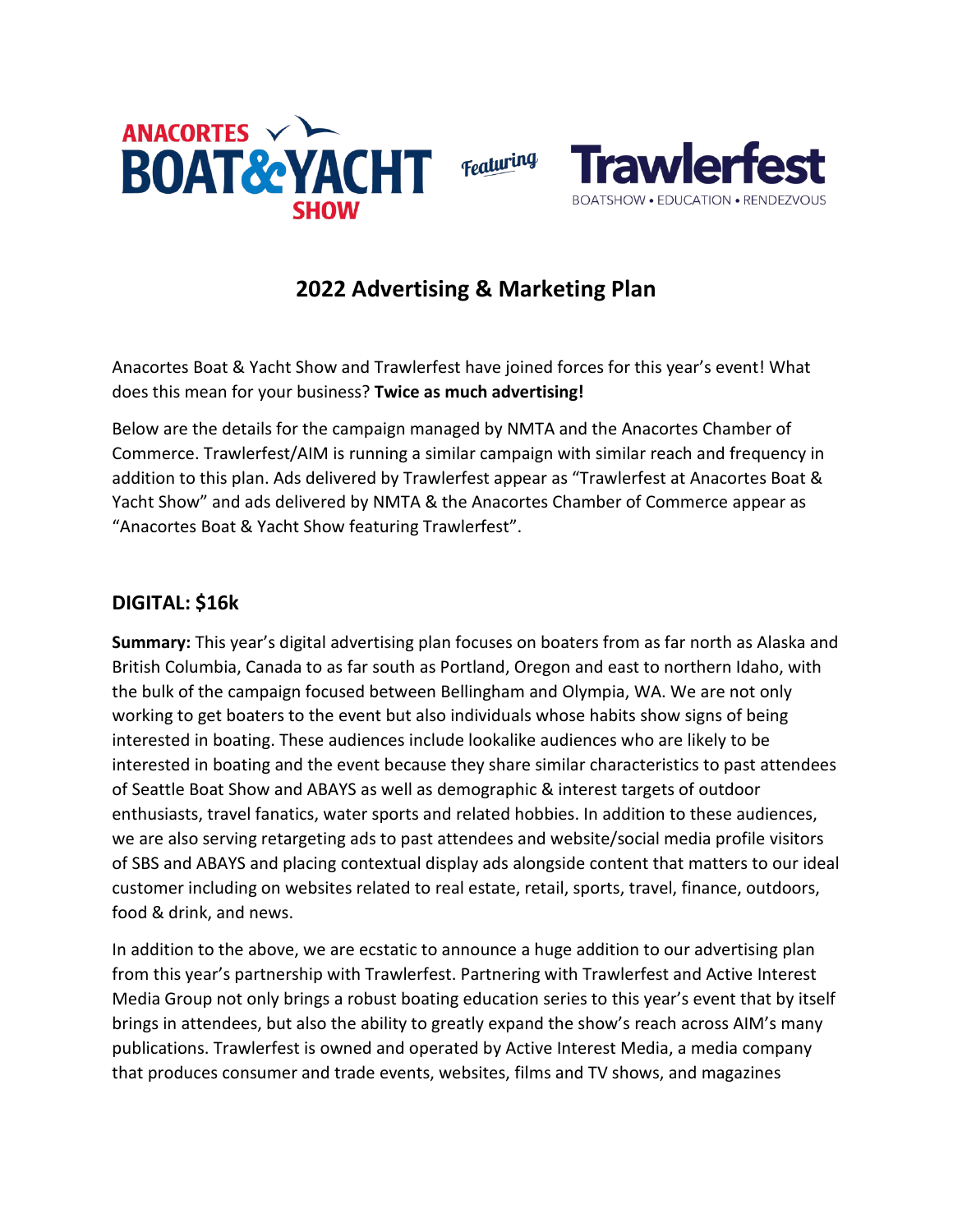including boating publications such as Power & Motoryacht, Soundings, SAIL, Yachts International, Anglers Journal, Soundings Trade Only and Passagemaker.

Below you can find an overview of the advertising spend across all platforms.

## **WEB (DISPLAY) ADS: \$10k**

- SBS & ABAYS Website Visitors, Social Media Profile Visitors, Email List Retargeting
- Retargeting List Lookalike Audiences
- Contextual (Site Targets: Real Estate, Retail, Outdoors, Sports, Finance, Travel, Photography)
- Demographic & Interest Targeting: Boating & Watercrafts

#### **FACEBOOK ADS: \$6k**

- Demographic & Interest Targeting: Boating & Watercrafts
- Boaters Lookalike Audience
- NMTA and SBS Page Fans
- Event Responses Encouraging RSVP's to the ABAYS Facebook Event
- Anacortes within 20 miles broad reach (ads to everybody in the local area 50+ years old with no specific targeting)

*Digital Ad Creative Examples on last page of this document.*

### **TRAWLERFEST/Active Interest Media Ad Buy: \$20k**\*

*\*This campaign is directed by NMTA on AIM platforms. Trawlerfest/AIM is also running a complementary campaign of similar scale on its platforms branded as "Trawlerfest at Anacortes Boat & Yacht Show".*

- Regional Target (Search & Social) + Eblasts to 10k Subscribers/Followers in this area: All Titles –  $(511k)$
- Facebook Custom Audience Event Target: Targeting actively engaged boaters that have connected to AIM Marine group via the magazine, websites(s), newsletters, social channels, etc within the past 6 months. (\$4k)
- Sponsored Content Bucket: Passagemaker, Sail, Power & Motoryacht, Soundings, other (\$2.4k)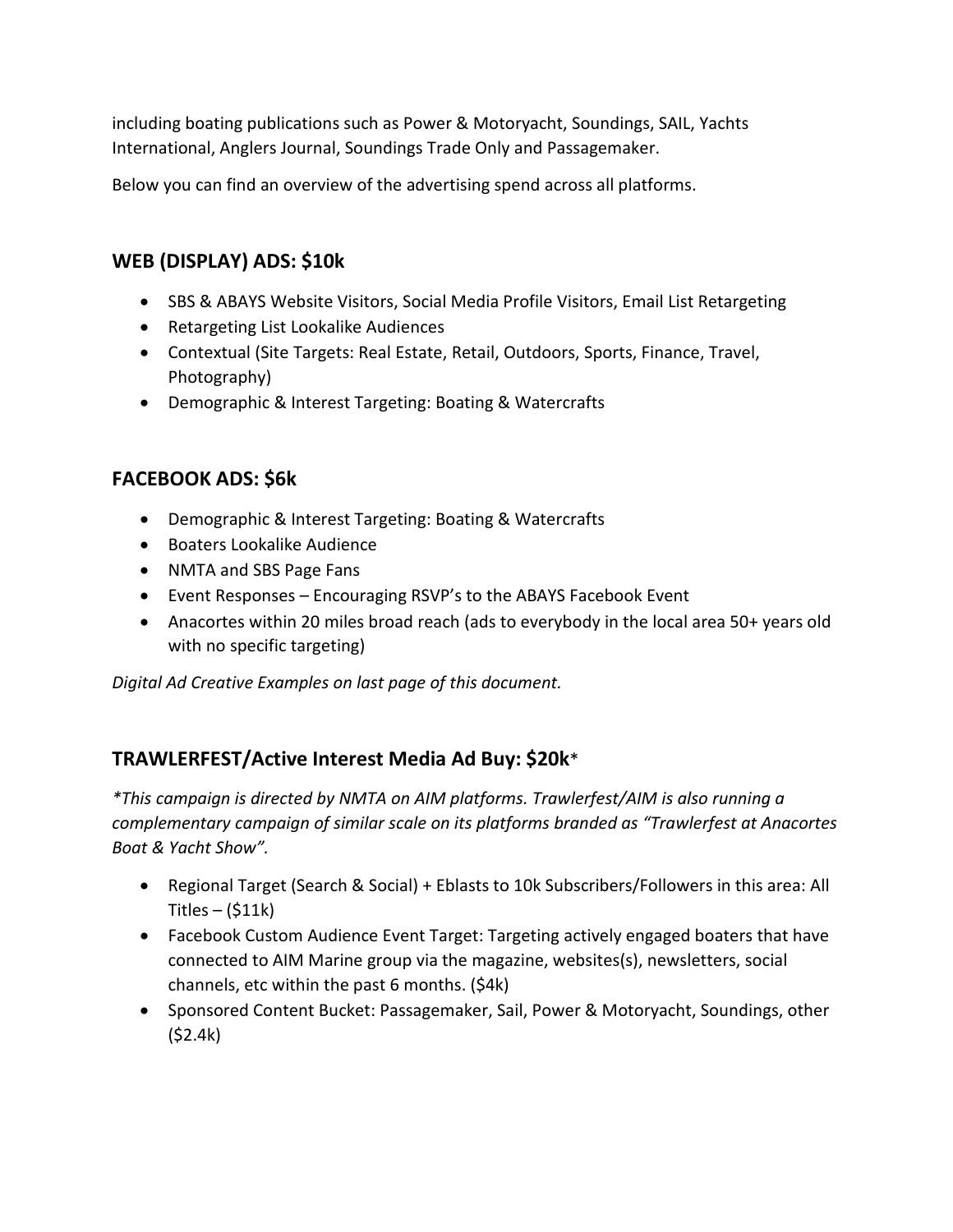• ROA (Run of Audience)/ROS (Run Of Site) – Display ads including pop-ups on all AIM publication pages. (\$~5k)

## **TRADITIONAL: \$4k**

PRINT:

- NW Yachting April & May issues, 1/2 page 4C
- 48 North April & May issues,  $\frac{1}{2}$  pg 4C Island as well as additional ad in April issue (3 total)
- Anacortes American

TV:

• KING-5 Evening Magazine filming at the show May  $19<sup>th</sup>$  that will air May  $20<sup>th</sup>$ 

RADIO:

• Outdoor Line - 710AM ESPN

EMAIL:

- Four Designated Eblasts promoting the event to SBS and ABAYS past attendees list of 50k+ emails
- Promotion in email sent to SBS22 Attendees.
- Email Sent promoting Trawlerfest and ABAYS to past Boat Show University & Boating Seminar Classes
- Email sent to all 3,300 NW Yachting Subscribers + NW Yachting Social Media Promotion
- Promotion in emails going out to more than 105k+ addresses for NW Travel & Life and Experience Anacortes
- Emails sent to regional Trawlerfest and AIM subscribers

## **OTHER**

- Social Media Promotion on ABAYS, Seattle Boat Show, NMTA, Anacortes Chamber & Experience Anacortes Facebook and Instagram accounts.
- 5k Printed Programs
- 300 Posters printed and distributed to 110 WA & OR NMTA businesses for display, 15 West Marine & Cabela's stores, 120 NMTA members that have previously exhibited at ABAYS 18, 19, 20, 21, 22
- Waggoner Live Webcast (5/5)

*(ad creative examples on next page)*